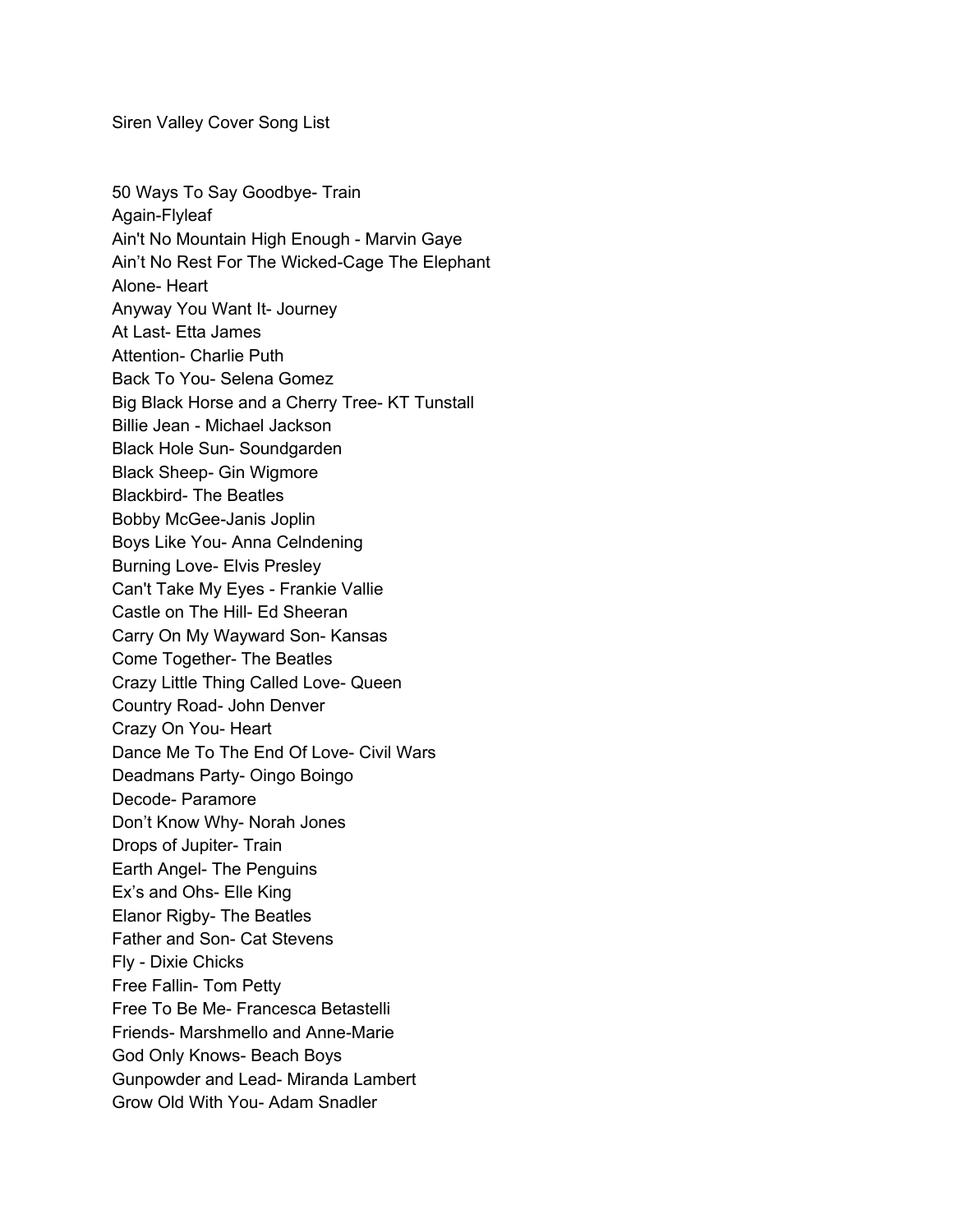Hard to Handle- Otis Redding Heard It Through The Grapevine- Marvin Gaye Help me mama- ZZ Ward Here- Alessia Cara Here Comes The Sun- The Beatles Hey Soul Sister- Train Holy Diver- Dio I see Fire- Ed Sheeran I Like Me Better When I'm With You- Lauv I'm Yours- Jason Mraz Into The West- Annie Lennox I Put A Spell On You- Annie Lennox Issues- Julia Michaels Just A Girl- No Doubt Knocking Boots- Luke Bryan Last Goodbye- Billy Boyd Let It Be- The Beatles Like I'm Gonna Lose You- Meghan Trainer Little Do You Know- Alex and Sierra Love Of My LIfe- Queen Magic Man- Heart Make You feel my love- Adele MaMa's Broken Heart- Miranda Lambert Man In The Mirror- Michael Jackson Million Reasons- Lady Gaga No Roots- Alice Merton Only Exception- Paramore Piece Of My Heart- Janis Joplin Put Your Records On- Corrine Bailey Rae Rhiannon- Fleetwood Mac Rolling In The Deep- Adele Royals- Lorde Say You Won't Let Go- James Arthur Scars To Your Beautiful- Alessia Cara Something Bad- Carrie Underwood and Miranda Lambert Shallow- Lady Gaga Song Of Sorrow- Elle King Sound Of Silence- Simon and Garfunkel Still Into You- Paramore Stand by Me- Ben E. King Still Rolling Stones- Lauren Daigle Sucker- Jonas Brothers Sunshine On My Shoulders- John Denver